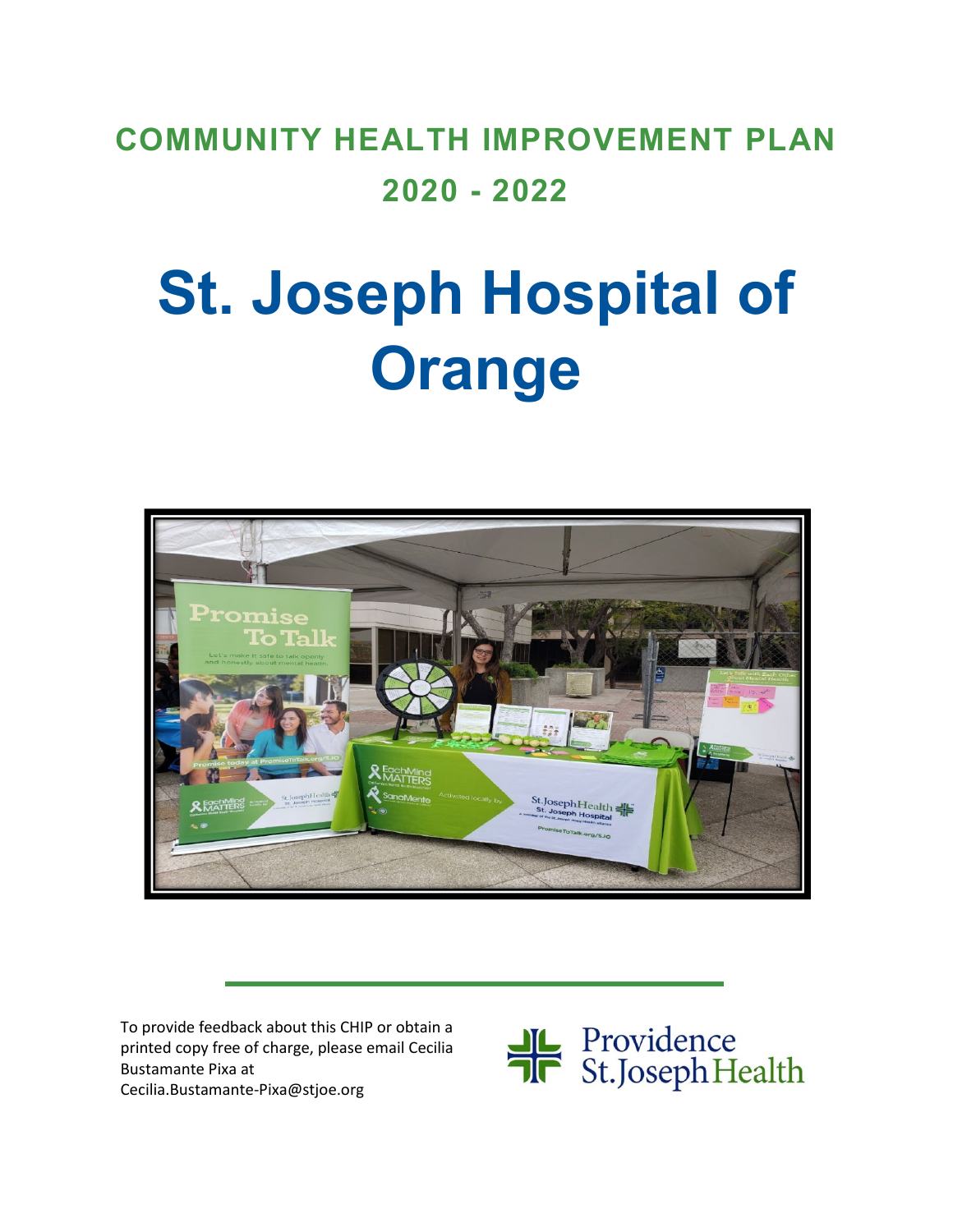# CONTENTS

| Addressing the Needs of the Community: 2020-2022 Key Community Benefit Initiatives and |
|----------------------------------------------------------------------------------------|
|                                                                                        |
|                                                                                        |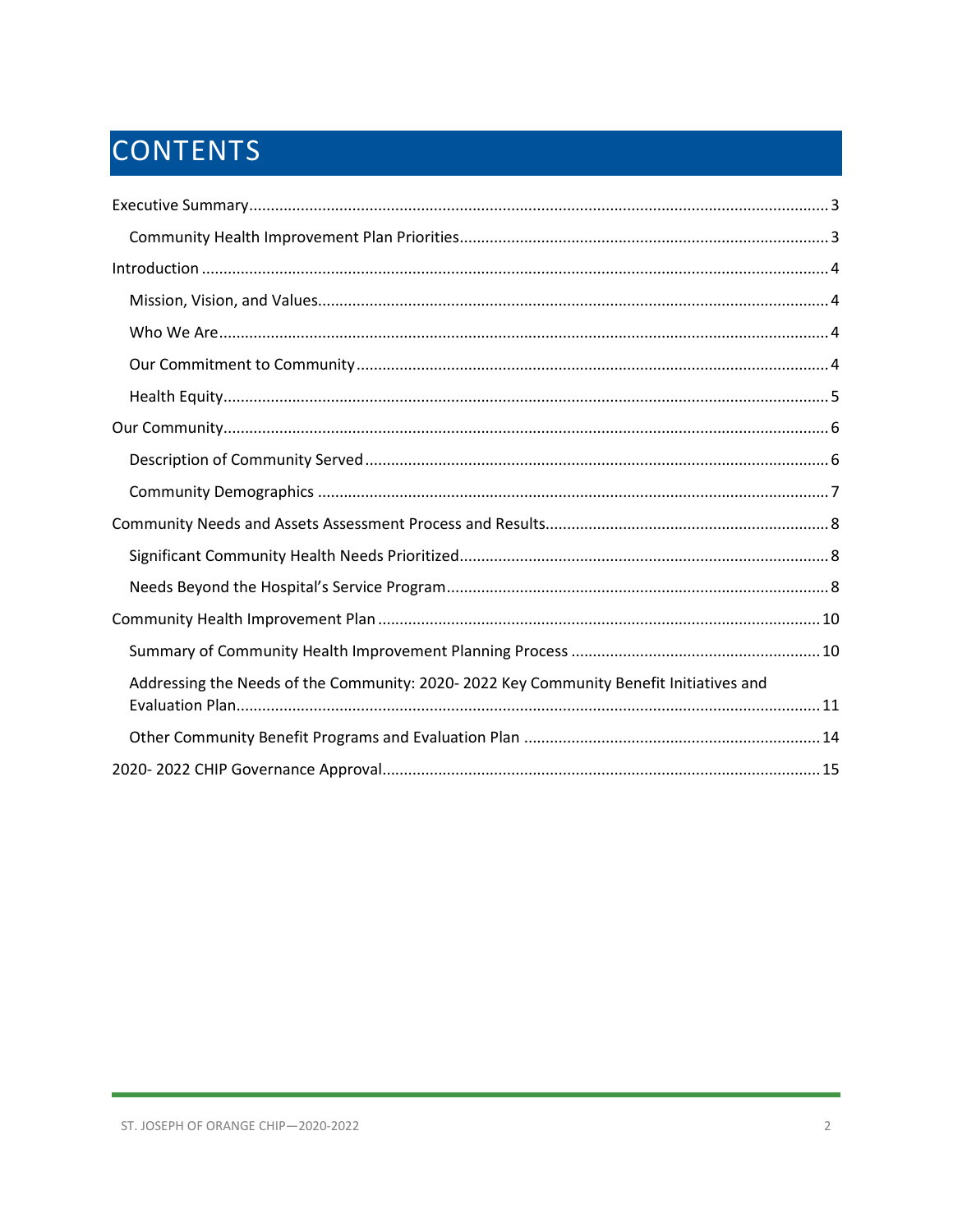# <span id="page-2-0"></span>EXECUTIVE SUMMARY

Providence St. Joseph Health (PSJH) continues its Mission of service in Orange County through St. Jude Medical Center, St. Joseph Hospital of Orange, and Mission Hospital. St. Joseph Hospital of Orange is an acute-care hospital with 465 licensed beds, founded in 1929 and located in Orange, California. The hospital's service area includes a population of 2,590,434 people and makes up 80% of Orange County.

PSJH—Orange County hospitals dedicate resources to improve the health and quality of life for the communities they serve, with special emphasis on the needs of the economically poor and vulnerable. During 2019, the region provided a combined \$113,383,246 in Community Benefit in response to unmet needs.

St. Joseph Hospital of Orange conducts a Community Health Needs Assessment (CHNA) in the communities it serves every three years to better understand the health-related needs and strengths. The results of the CHNA are used to guide and inform efforts to better address the needs of the community. Through a mixed-methods approach using quantitative and qualitative data, the CHNA process relied on several sources of information to identify community needs. Across Orange County, information collected includes community data-level from the Orange County Health Improvement Partnership; 2019 Kaiser Permanente CHNA; 2019 University of California, Irvine Medical Center CHNA; CalOptima Member Survey; state and national public health data; and hospital utilization data.

### <span id="page-2-1"></span>Community Health Improvement Plan Priorities

As a result of the findings of the [2019 Community Health Needs Assessment \(CHNA\)](https://www.providence.org/-/media/Project/psjh/providence/socal/Files/about/community-benefit/reports/2019chna-orangecounty.pdf?la=en&hash=1EFA38ECAF5E0C2A9CFBA76694525C43) and through a prioritization process aligned with our Mission, resources, and hospital strategic plan, St. Joseph Hospital of Orange will focus on the following areas for its 2020-2022 Community Benefit efforts:

#### PRIORITY 1: MENTAL HEALTH

Creating awareness and services addressing mental health along with substance use.

#### PRIORITY 2: HEALTH CARE ACCESS

Increasing health care access as well as other resources for areas that have the biggest challenges.

#### PRIORITY 3: HOMELESSNESS AND HOUSING

Social determinants of health, like housing, have an impact on health. Addressing housing, homelessness and homeless prevention will improve health in the communities we serve.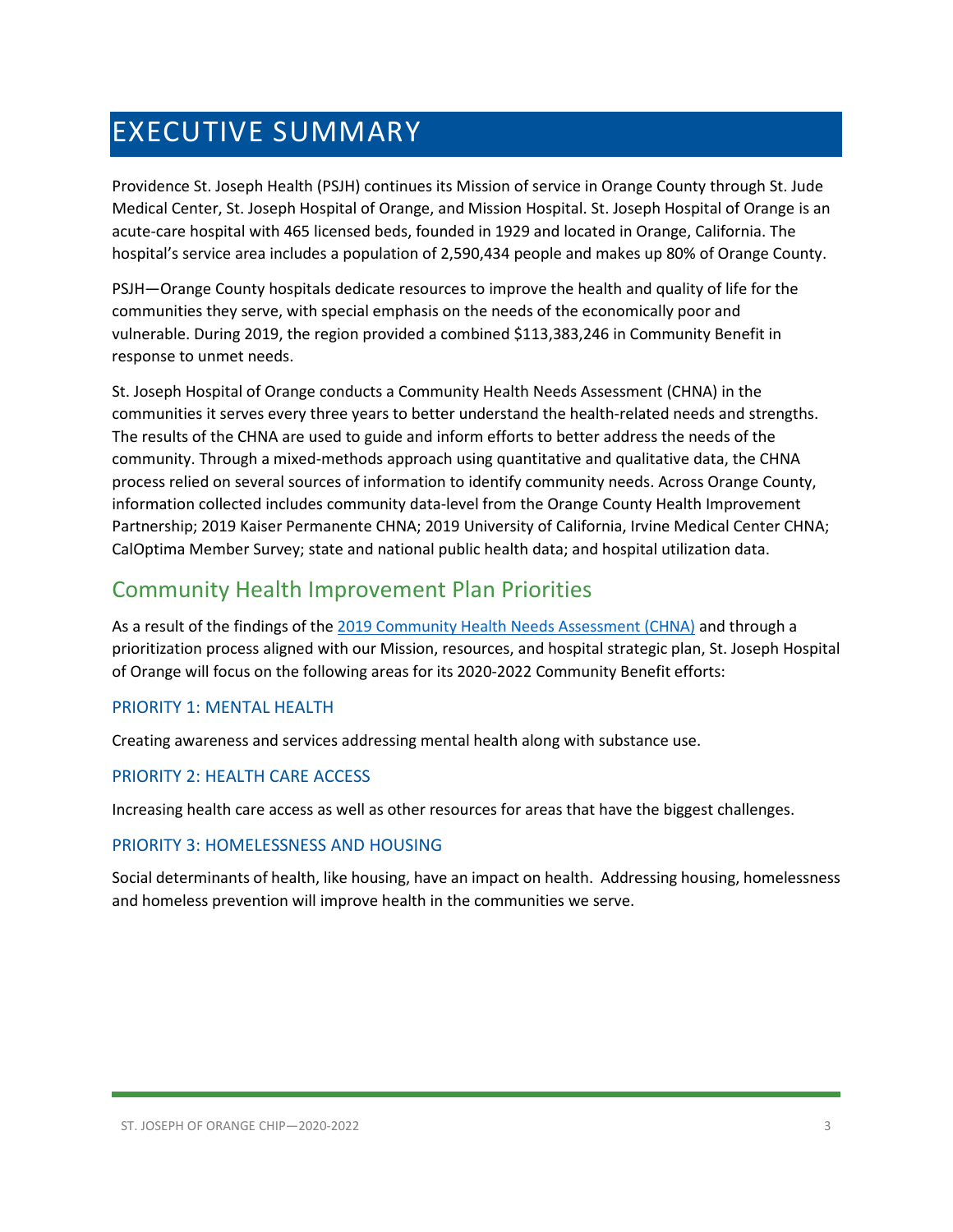# <span id="page-3-0"></span>INTRODUCTION

# <span id="page-3-1"></span>Mission, Vision, and Values

| <b>Our Mission</b> | As expressions of God's healing love, witnessed through the ministry of Jesus,<br>we are steadfast in serving all, especially those who are poor and vulnerable. |  |
|--------------------|------------------------------------------------------------------------------------------------------------------------------------------------------------------|--|
|                    | Our Vision Health for a Better World.                                                                                                                            |  |
| Our Values         | Compassion - Dignity - Justice - Excellence - Integrity                                                                                                          |  |

#### <span id="page-3-2"></span>Who We Are

St. Joseph Hospital of Orange is an acute-care hospital founded in 1929 and located in Orange, California. The hospital has 465 licensed beds, 379 of which are currently available, and a campus that is approximately 38 acres in size. St. Joseph Hospital of Orange has a staff of more than 3,100 and professional relationships with more than 1,000 local physicians. Major programs and services offered to the community include cardiac care, critical care, diagnostic imaging, emergency medicine and obstetrics.

# <span id="page-3-3"></span>Our Commitment to Community

PSJH—Orange County hospitals dedicate resources to improve the health and quality of life for the communities they serve, with special emphasis on the needs of the economically poor and vulnerable. During 20[1](#page-3-4)9, the region provided a combined \$113,383,246 in Community Benefit<sup>1</sup> in response to unmet needs.

Other healthcare providers in the region include AHMC Healthcare, Anaheim Global Medical Center, Children's Hospital of Orange County, Corona Regional Medical Center, Hoag Hospitals, Kaiser Permanente Orange County, KPC Healthcare, Inc., Orange Coast Medical Center, PIH Health, Placentia-Linda Hospital, Prime Healthcare, Tenet Healthcare, University of California, Irvine Medical Center, West

<span id="page-3-4"></span> $1$  A community benefit is an initiative, program or activity that provides treatment or promotes health and healing as a response to identified community needs and meets at least one of the following community benefit objectives: a. Improves access to health services; b. Enhances public health; c. Advances increased general knowledge; and/or d. Relieves government burden to improve health. Note: Community benefit includes both services to the economically poor and broader community. To be reported as a community benefit initiative or program, community need must be demonstrated. Community need can be demonstrated through the following: 1) community health needs assessment developed by the ministry or in partnership with other community organizations; 2) documentation that demonstrates community need and/or a request from a public agency or community group was the basis for initiating or continuing the activity or program; 3) or the involvement of unrelated, collaborative tax-exempt or government organizations as partners in the community benefit initiative or program.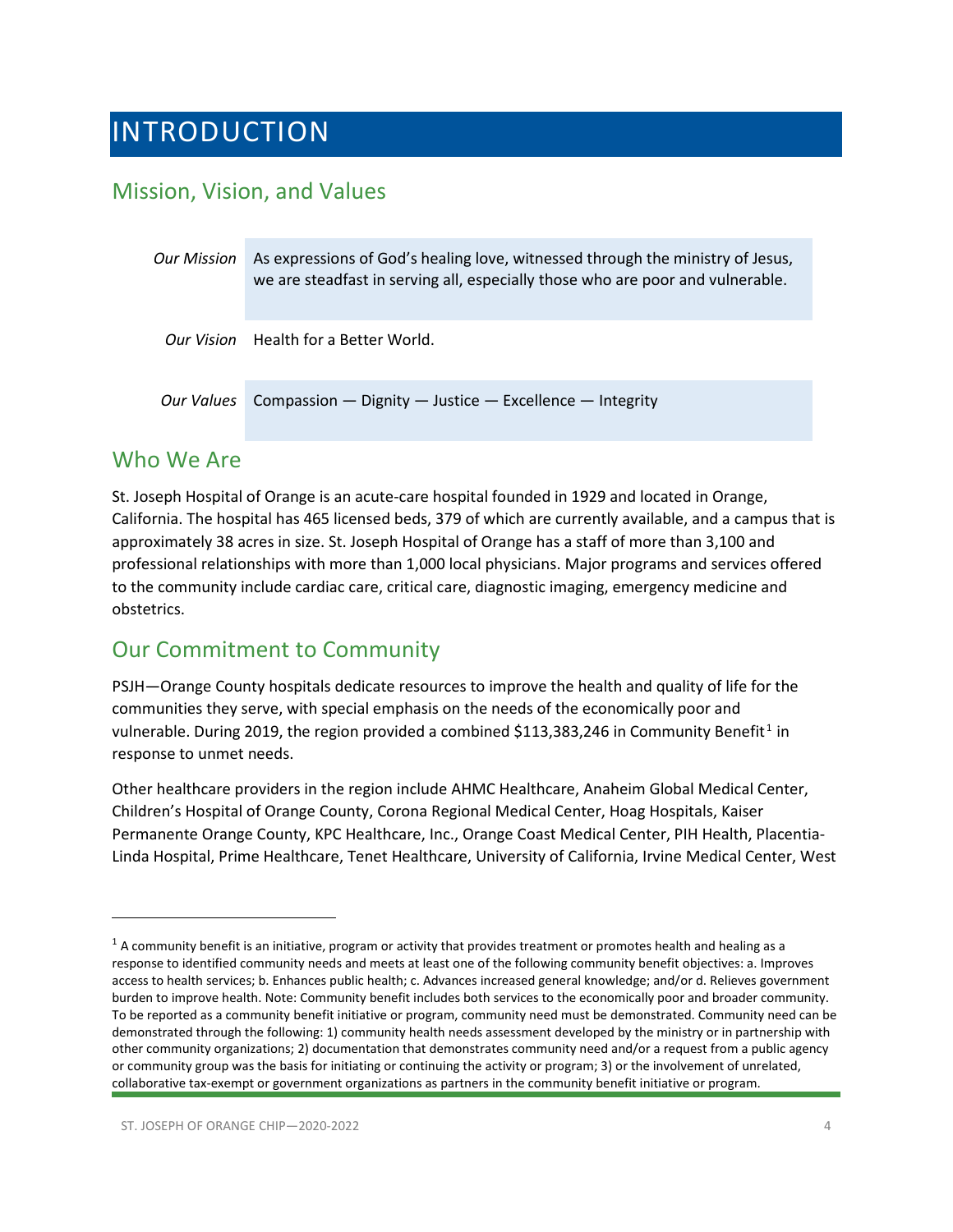Anaheim Medical Center are neighboring hospitals. Affiliated Community Clinics in the region are Camino Health Center, and St. Jude Neighborhood Health Centers.

PSJH—Orange County hospitals further demonstrate organizational commitment to the Community Health Needs Assessment (CHNA) through the allocation of staff time, financial resources, participation, and collaboration to address community identified needs. The Regional Director, Community Health Investment for Southern California - PSJH and the Community Health Investment Directors are responsible for ensuring the compliance of Federal 501r requirements. They also provide the opportunity for community leaders and internal hospital leadership, physicians, and others to work together in planning and implementing the resulting Community Health Improvement Plan (CHIP).

### <span id="page-4-0"></span>Health Equity

At Providence St. Joseph Health, we acknowledge that all people do not have equal opportunities and access to living their fullest, healthiest lives due to systems of oppression and inequities. We are committed to ensuring health equity for all by addressing the underlying causes of racial and economic inequities and health disparities. Our Vision is "Health for a Better World," and to achieve that we believe we must address not only the clinical care factors that determine a person's length and quality of life, but also the social and economic factors, the physical environment, and the health behaviors that all play an active role in determining health outcomes.

To ensure that equity is foundational to our CHIP, we have developed an equity framework that outlines the best practices that each of our hospital will implement when completing a CHIP. These practices include, but are not limited to the following:



Address root causes of inequities by utilizing evidence-based and leading practices



Explicitly state goal of reducing health disparities and social inequities



Reflect our values of justice and dignity



Leverage community strengths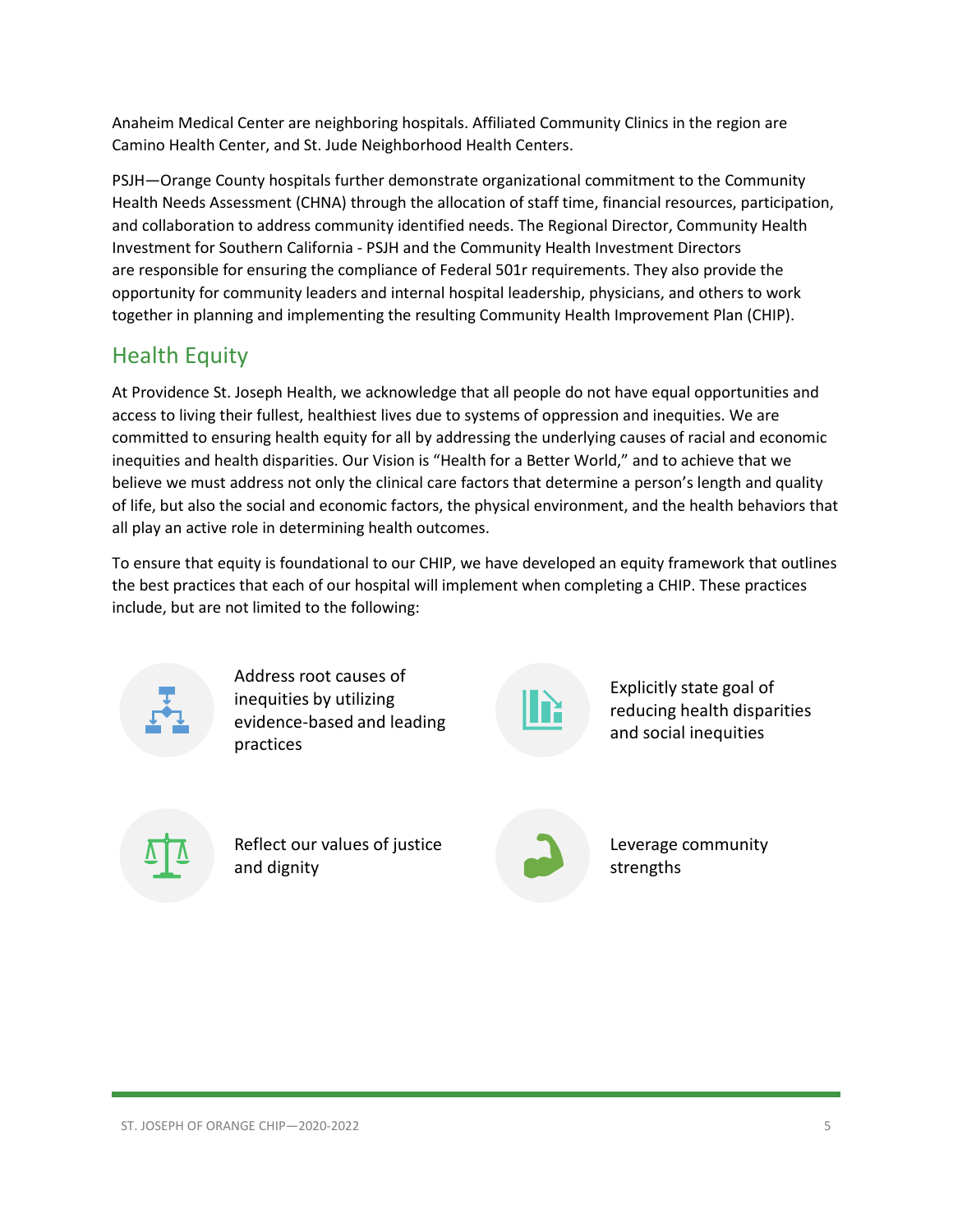# <span id="page-5-0"></span>OUR COMMUNITY

# <span id="page-5-1"></span>Description of Community Served

The community served by St. Joseph Hospital of Orange is based upon geographic access and other area hospitals, as well as patient ZIP Codes. This includes, but is not limited to, the cities of Anaheim, Brea, Buena Park, Cypress, Fullerton, Costa Mesa, Garden Grove, Santa Ana, West Minister and Orange. The population in St. Joseph Hospital of Orange's total service area makes up 80% of Orange County.



*Figure 1. St. Joseph Hospital of Orange Service Area*

Of the over 2,590,000 permanent residents in the total service area, roughly 47% live in the high need area, defined by lower life expectancy at birth, lower high school graduation rates, and more households at or below 200% FPL compared to census tracts in the total service area. For reference, 200% FPL is equivalent to an annual household income of \$51,500 or less for a family of 4. These households are more likely to regularly make spending tradeoffs regarding utilities, rent, groceries, medicine, and other basic expenses.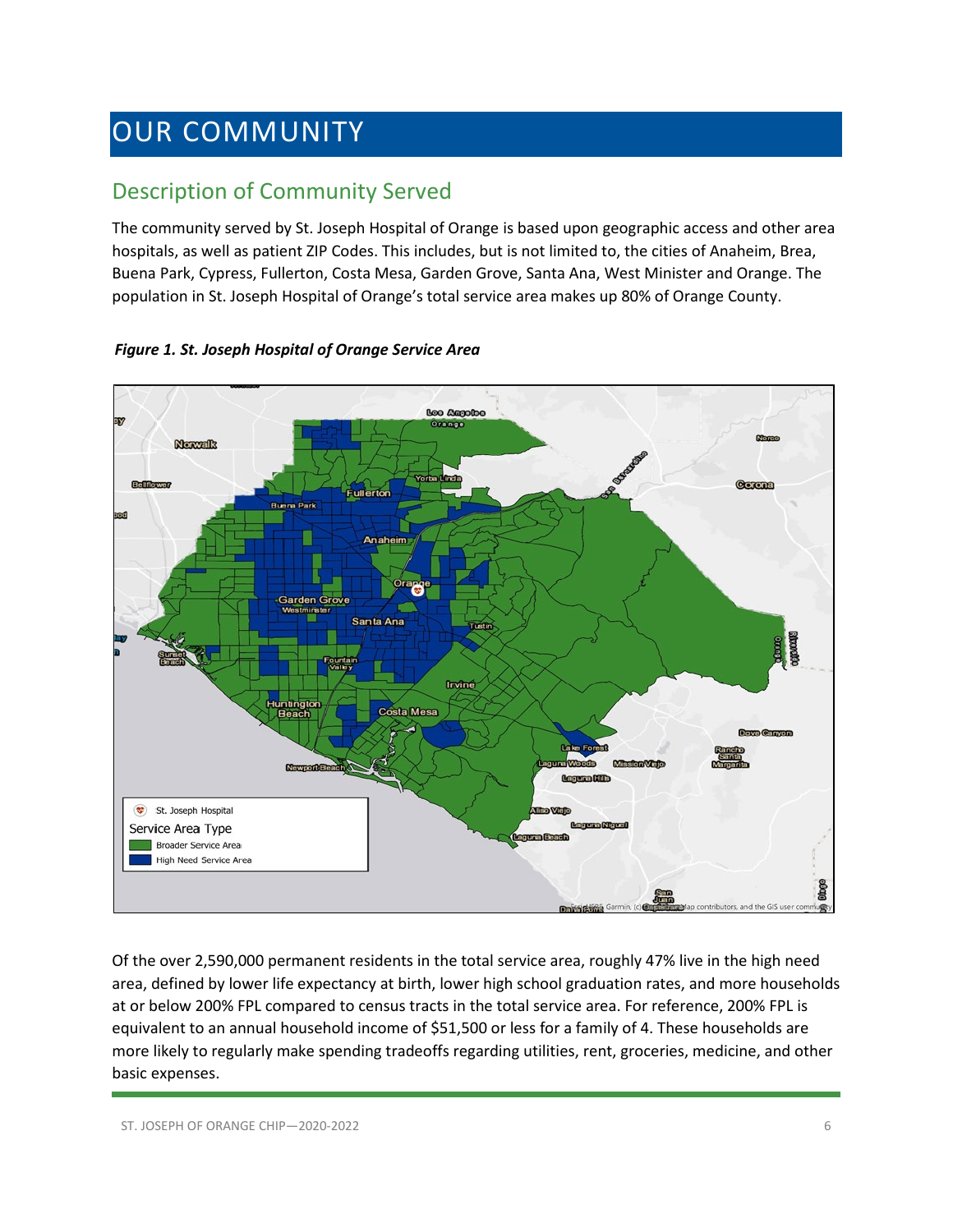# <span id="page-6-0"></span>Community Demographics

#### POPULATION AND AGE DEMOGRAPHICS

The male-to-female distribution is roughly equal across geographies. Individuals under the age of 35 are more likely to live in high need census tracts.

#### POPULATION BY RACE AND ETHNICITY

Individuals who identify as Hispanic and "other" race are substantially more likely to live in high need census tracts. People identifying as white are less likely to live in high need census tracts.

#### SOCIOECONOMIC INDICATORS

| Indicator                                                                    | <b>Broader</b><br><b>Service Area</b> | <b>High Need</b><br><b>Service Area</b> | <b>Total Service</b><br>Area | Orange<br>County |
|------------------------------------------------------------------------------|---------------------------------------|-----------------------------------------|------------------------------|------------------|
| <b>Median Income</b><br>Data Source: American Community Survey<br>Year: 2019 | \$101,892                             | \$60,065                                | \$83,028                     | \$88,453         |
| <b>Percent of Renter Households</b><br>with Severe Housing Cost Burden       |                                       |                                         |                              |                  |
| Data Source: American Community Survey                                       | 23.7%                                 | 32.2%                                   | 27.9%                        | 28.0%            |
| Year: Estimates based on 2013 - 2017<br>data                                 |                                       |                                         |                              |                  |

The high need service area's median households income is approximately \$40,000 less than the broader service area, and \$28,000 less than Orange County overall.

Severe housing cost burden is defined as households that spend 50% or more of their income on housing costs. The total service area and Orange County have roughly the same percentage of renter households that are severely housing cost burdened (28%). In the high need service area, 32% of renter households are severely housing cost burdened compared to 24% in the broader service area.

**Full demographic and socioeconomic information for the service area can be found in the 2019 CHNA for St. Joseph Hospital of Orange.**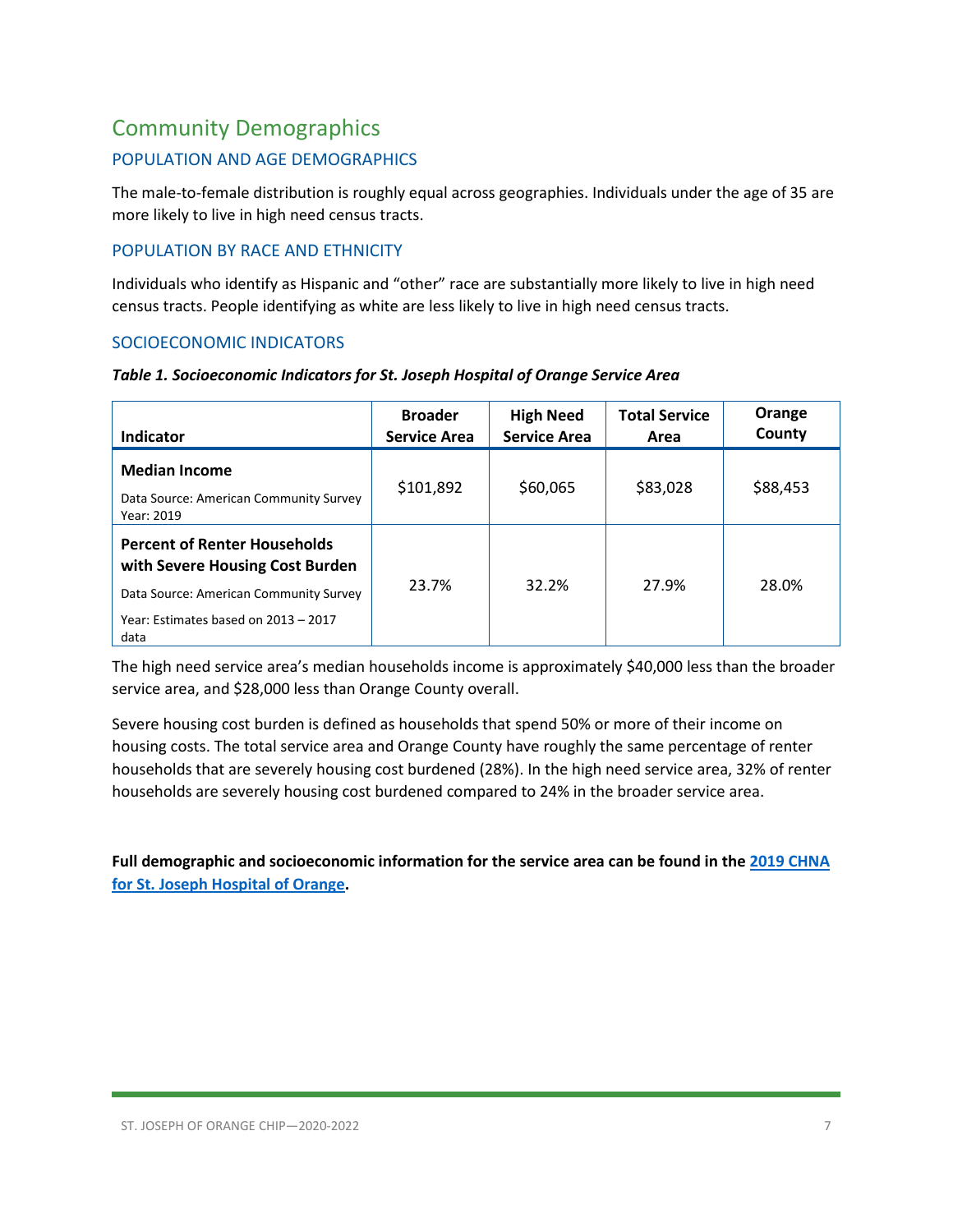# <span id="page-7-0"></span>COMMUNITY NEEDS AND ASSETS ASSESSMENT PROCESS AND RESULTS

# <span id="page-7-1"></span>Significant Community Health Needs Prioritized

The list below summarizes the rank ordered significant health needs identified through the Community Health Needs Assessment process:

#### PRIORITY 1: MENTAL HEALTH

Creating awareness and services addressing mental health along with substance use.

#### PRIORITY 2: HEALTH CARE ACCESS

Increasing health care access as well as other resources for areas that have the biggest challenges.

#### PRIORITY 3: HOMELESSNESS AND HOUSING

Social determinants of health, like housing, have an impact on health. Addressing housing, homelessness and homeless prevention will improve health in the communities we serve.

### <span id="page-7-2"></span>Needs Beyond the Hospital's Service Program

No hospital facility can address all the health needs present in its community. We are committed to continue our Mission by partnering with other organizations who may meet the needs beyond our programs and by funding other non-profits through our Care for the Poor program managed by the St. Joseph Hospital.

Furthermore, St. Joseph Hospital will endorse local non-profit organization partners to apply for funding through th[e St. Joseph Community Partnership](http://www.stjhs.org/SJH-Programs/SJH-Community-Partnership-Fund.aspx) Fund. Organizations that receive funding provide specific services and resources to meet the identified needs of underserved communities throughout St. Joseph Hospital's service areas.

The following community health needs identified in the ministry CHNA will not be addressed and an explanation is provided below:

**Obesity/Food Insecurity/Nutrition**: While not identified as a priority in the CHNA, St. Jude Medical Center will continue to support the Move More, Eat Healthy Initiative as part of the health equity/racial disparities priority. This initiative also addresses food insecurity and nutrition. St. Jude Medical Center donates unused food as part of our efforts to address food insecurity.

**Economic Issues**: While St. Joseph Hospital has not selected economic issues as a top priority, the majority of its community benefit programs are targeted to the low-income population. St. Joseph Hospital partners with Orange County Community Action Partnership, the county anti-poverty agency on several initiatives as well as the Intersections Initiative of Central Orange County, a collaborative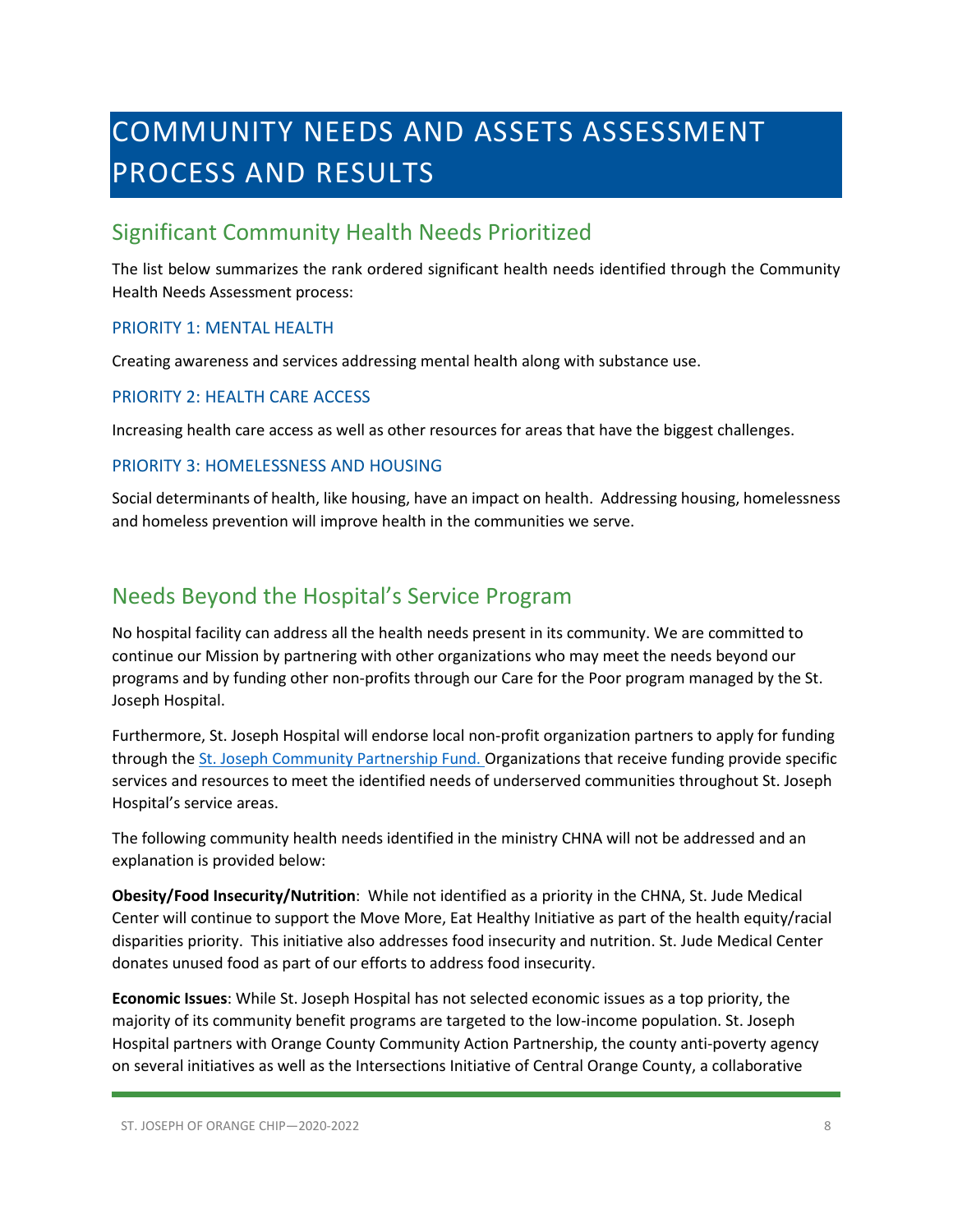address workforce in low income areas. St. Joseph Hospital has a policy of a just living wage and in that way serves as a role model for other organizations in the community.

**Safety**: The declining crime rate has not made this a priority, but St. Joseph Hospital participates in local collaboratives that focus on the needs of at-risk youth with a goal to reduce gang involvement and crime.

**Diabetes**: St. Joseph Hospital will continue to work with the OC Health Improvement Partnership which is addressing diabetes in Orange County.

**Early Childhood Development**: While this did not make the top priorities, the Director, Community Health Investment participates in the Santa Ana Early Learning Initiative which is addressing this issue.

**Environment/Climate:** [Providence St. Joseph Health has committed to being carbon negative by 2030.](https://www.providence.org/about/community-partnerships/work-we-do/government-affairs-and-social-responsibility/environmental-stewardship/our-commitment-to-environmental-transformation) This effort will involve all hospital staff.

**Aging Population**: While this is not one of the selected priorities, St. Joseph Hospital partners with the Southern California Council on Aging. Over the past two years, St. Joseph Hospital has funded a program that provides isolated, low-income older adults in central Orange County with social service resources and referrals, mental health services, and a volunteer visiting program.

In addition, St. Joseph Hospital will collaborate with several local organizations that address the aforementioned community needs to coordinate care and referrals to address these unmet needs.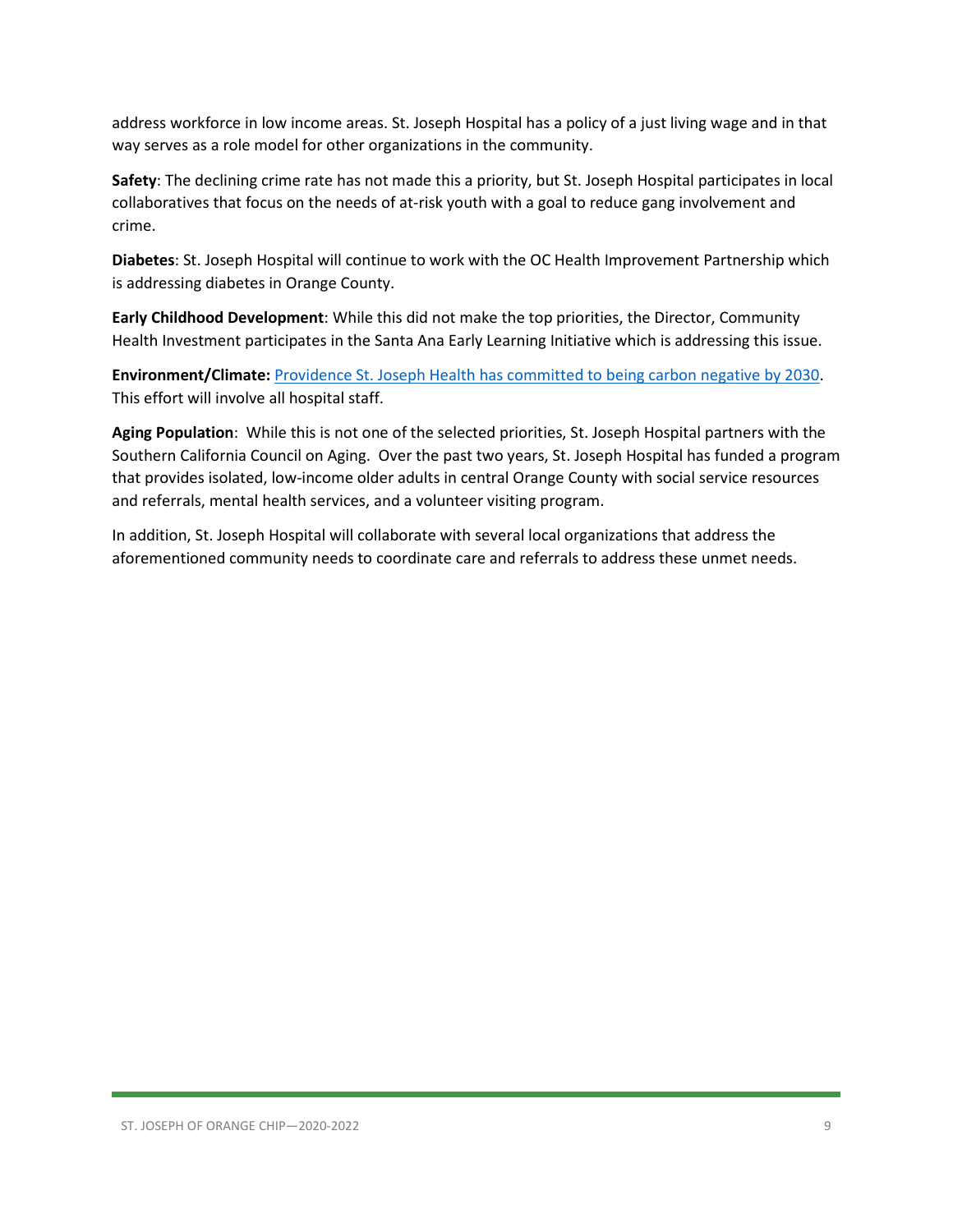# <span id="page-9-0"></span>COMMUNITY HEALTH IMPROVEMENT PLAN

# <span id="page-9-1"></span>Summary of Community Health Improvement Planning Process

The CHIP process integrated the community input received from over 50 stakeholders at a regional housing/homeless forum, input from the Board of St. Jude Neighborhood Health Centers related to their plans and builds on our mental health partnerships.

The 2020-2022 Community Health Improvement Plan (CHIP) process was disrupted by the SARS-CoV-2 virus and COVID-19, which has impacted all of our communities. While we have focused on crisis response, it has required a significant re-direction of resources and reduced community engagement in the CHIP process.

This CHIP is currently designed to address the needs identified and prioritized through the 2019 CHNA, though COVID-19 will have substantial impacts on our community needs. These impacts are likely to exacerbate some of the needs identified, and cause others to rise in level of priority. While this is a dynamic situation, we recognize the greatest needs of our community will change in the coming months, and it is important that we adapt our efforts to respond accordingly. This CHIP will be updated in 2021 to better document the impact of and our response to COVID-19 in our community. We are committed to supporting, strengthening, and serving our community in ways that align with our Mission, engage our expertise, and leverage our Community Benefit dollars in the most impactful ways.

St. Joseph Hospital anticipates that implementation strategies may change and therefore, a flexible approach is best suited for the development of its response to the CHNA. For example, certain community health needs may become more pronounced and require changes to the initiatives identified by St. Joseph Hospital in the enclosed CHIP.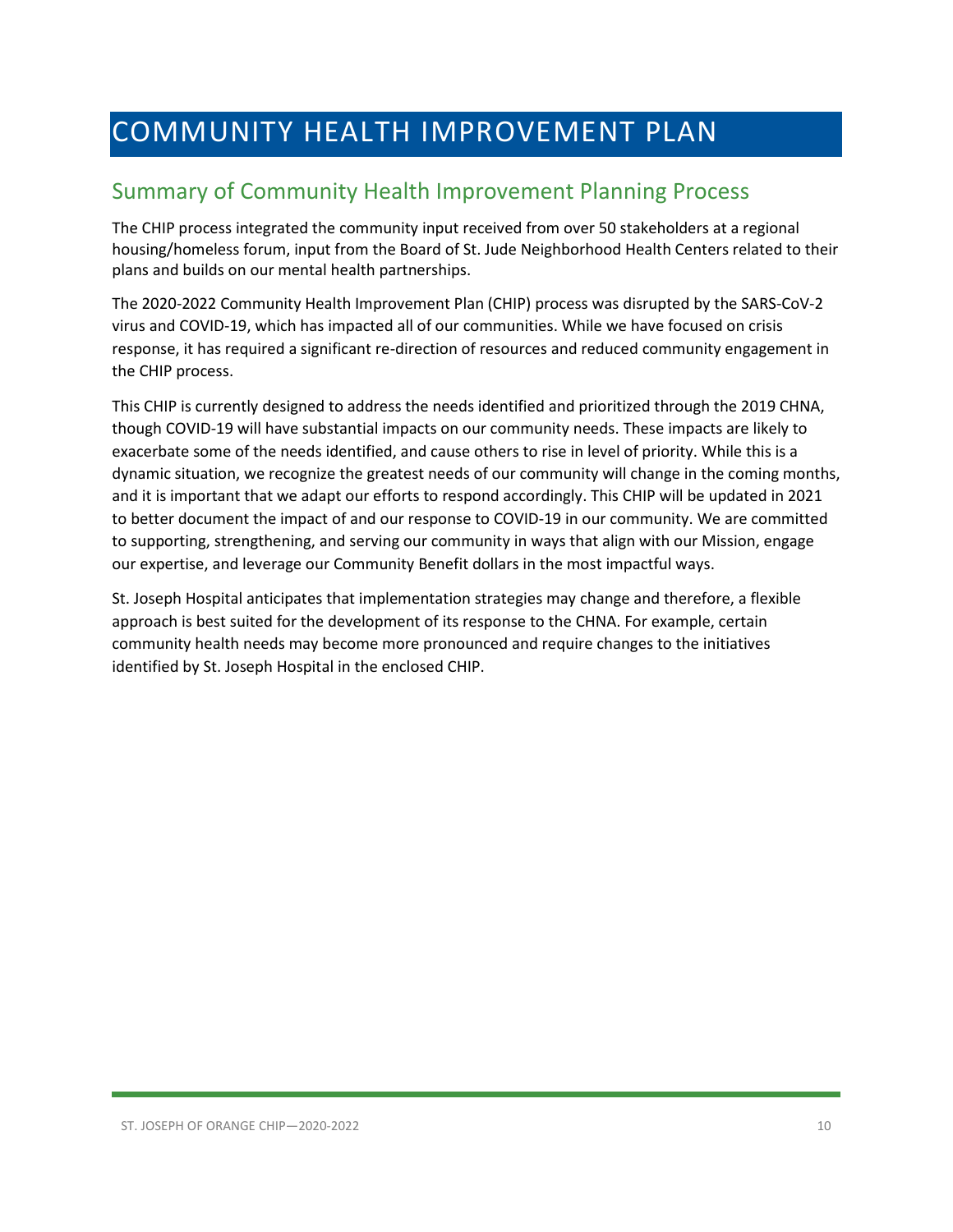# <span id="page-10-0"></span>Addressing the Needs of the Community: 2020- 2022 Key Community Benefit Initiatives and Evaluation Plan

#### PRIORITY #1: MENTAL HEALTH

#### *Community Need Addressed*

#### Mental health and substance use disorders

#### *Goal (Anticipated Impact)*

Improved system to access mental health and substance use services to ensure that patients receive appropriate level of care and not in the Emergency Department, reduced mental health stigma in the community and increase in resources for youth.

#### *Outcome Measures*

- # of Emergency Department visits for mental health and substance use disorders
- # of Emergency Department patients referred for Medication Assisted Treatment (MAT)
- # of schools and students participating i[n Work2BeWell](https://work2bewell.org/) program
- # of residents who are active on **Each Mind Matters** social media

#### *Table 2. Strategies for Addressing Mental Health*

| <b>Strategy</b> |                                                                                                                    | <b>Target Population</b>                                   |
|-----------------|--------------------------------------------------------------------------------------------------------------------|------------------------------------------------------------|
| 1.              | Participate in the Be Well Clinical Campus Steering<br>Committee and ensure strong referral protocols are in place | Patients with mental health and<br>substance use disorders |
| 2.              | <b>Implement MAT program in Emergency Department</b>                                                               | Patients with opioid use<br>disorder                       |
| З.              | Adapt the Each Mind Matters Campaign/Promise to Talk in<br>response to COVID-19                                    | Latinas with low incomes and<br>their households           |
| 4.              | Implement Work2BeWell program                                                                                      | Middle and high school students                            |

#### *Planned Collaboration*

Be Well OC; NAMI, St. Joseph Heritage Medical Group; St. Jude Medical Center; Mission Hospital; PSJH Work2BeWell; Westbound Communications

#### *Resource Commitment*

\$200,000 Regional Psychiatry Collaborative and support to Each Mind Matters, Work2BeWell and other mental health strategies.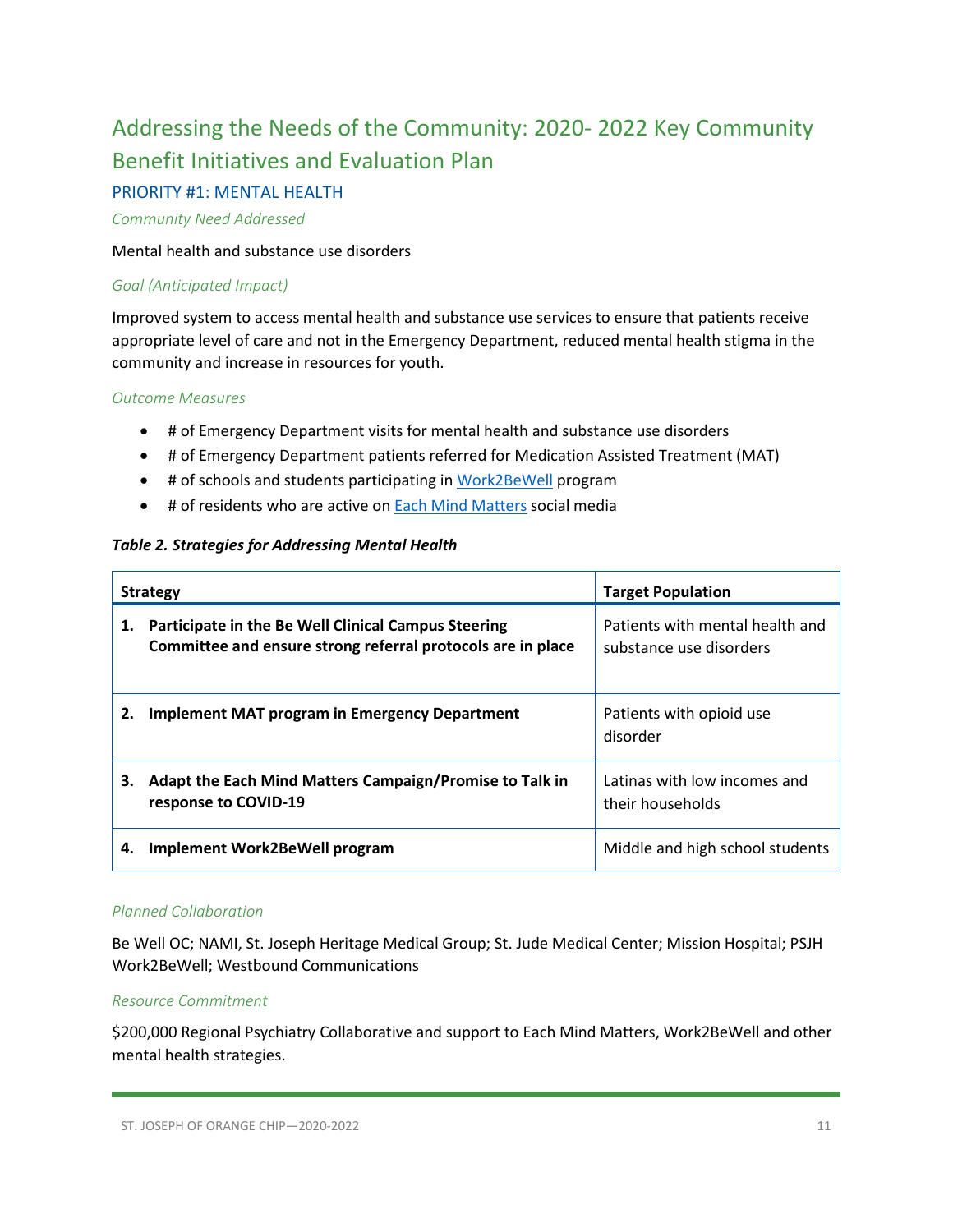#### PRIORITY #2: HEALTH CARE ACCESS

#### *Community Need Addressed*

Lack of access to primary care, dental care, vision, and mental health care and difficulties in navigating services

#### *Goal (Anticipated Impact)*

Increase the number of primary care, dental care, vision, and mental health visits to the uninsured and underinsured in Central Orange County

#### *Outcome Measure*

Number of primary care, dental, vision, and mental health visits provided by [St. Jude Neighborhood](http://www.stjudenhc.com/)  [Health Centers](http://www.stjudenhc.com/) (La Amistad Health Center) in Central Orange County

#### *Table 3. Strategies for Addressing Access to Care*

| <b>Strategy</b> |                                                                                 | <b>Target Population</b>                                                                          |  |
|-----------------|---------------------------------------------------------------------------------|---------------------------------------------------------------------------------------------------|--|
| 1.              | <b>Provide health services at La Amistad Health</b><br><b>Center in 2020</b>    | Central Orange County communities with low<br>incomes                                             |  |
| 2.              | <b>Provide Obstetrics Program at La Amistad</b><br><b>Health Center in 2021</b> | Medi-Cal pregnant women who have low<br>incomes                                                   |  |
| З.              | <b>Open Transitional Care Clinic in 2020</b>                                    | Uninsured/underinsured hospital patients who<br>need post-hospital care outpatient visits         |  |
| 4.              | Open Main Street Women's Health site in<br>2023                                 | Medi-Cal pregnant women who have low<br>incomes                                                   |  |
| 5.              | Conduct COVID-19 Outreach in 2021 to<br>advance health equity                   | Uninsured vulnerable communities in Orange<br>County                                              |  |
| 6.              | Implement an ED Navigator in 2020 to prevent<br>avoidable visits                | ED and hospital Medi-Cal patients at St. Joseph<br>Hospital and affiliated physicians and clinics |  |

#### *Planned Collaboration*

St. Jude Neighborhood Health Centers (La Amistad); Santa Ana Unified School District; St. Joseph Heritage Medical Group; CalOptima

#### *Resource Commitment*

\$2 million in operating support and \$1.5 million in capital support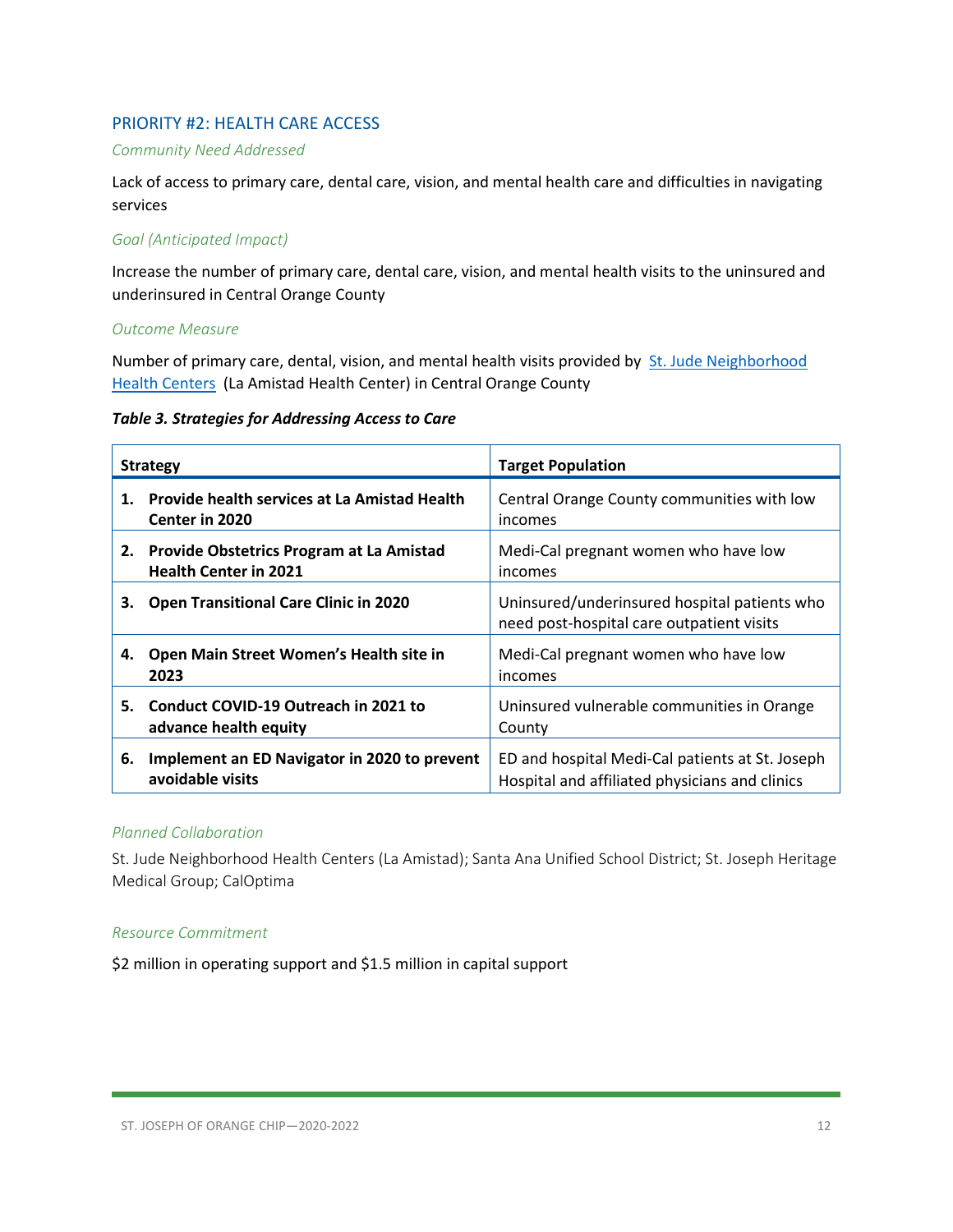#### PRIORITY #3: HOMELESSNESS AND HOUSING

#### *Community Need Addressed*

#### Increase in homelessness and the lack of affordable housing

#### *Goal (Anticipated Impact)*

Reduce chronic homelessness, increase the number of affordable housing units and strengthen affordable housing policies in the 2021-2028 housing elements/

#### *Outcome Measures*

- Reduce chronic homelessness by 2022 as measured by the rate of individuals experiencing chronic homelessness in the Annual Point in Time Count.
- Increase affordable housing units by at least 200 in Central Orange County by 2022.
- Strengthen affordable housing policies in the 2021-2028 housing elements in at least 3 target Central Orange County cities by 2022.

#### *Table 4. Strategies for Addressing Homelessness and Housing*

| <b>Strategy</b>                                                                                                                                            | <b>Target Population</b>                                       |  |
|------------------------------------------------------------------------------------------------------------------------------------------------------------|----------------------------------------------------------------|--|
| Train a minimum of 100 housing champions in<br>1.<br><b>Central Orange County cities.</b>                                                                  | Residents, particularly those with low<br>incomes              |  |
| 2. Provide recuperative care housing and wrap<br>around services to ensure stable and<br>permanent housing.                                                | St. Joseph Hospital ED patients<br>experiencing homelessness   |  |
| 3. Support the approval of affordable housing<br>projects in the pipeline so that at least 272<br>new units are built by 2022 in Central Orange<br>County. | Advocacy with Planning Commissions and<br><b>City Councils</b> |  |
| Continue homeless navigation program and<br>4.<br>implement best practices identified in the<br>region.                                                    | People experiencing chronic homelessness                       |  |

#### *Planned Collaboration*

Collaborative partners include the Kennedy Commission; United Way OC; YIMBY, Habitat for Humanity, Jamboree House

#### *Resource Commitment*

\$559,000 is budgeted in 2021 and 2022 to support this effort and our partners, which include a homeless navigator and grants to partner organizations.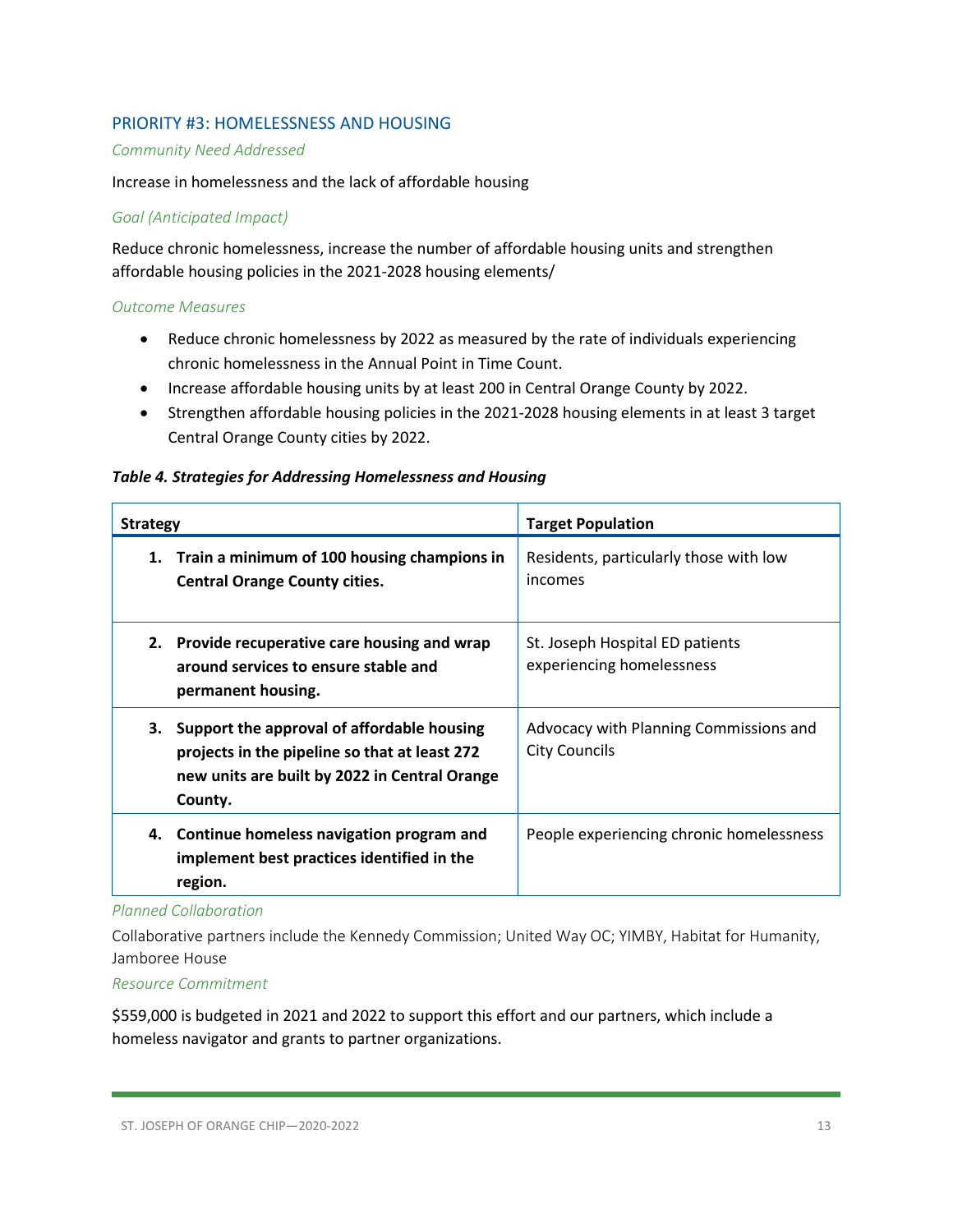# <span id="page-13-0"></span>Other Community Benefit Programs and Evaluation Plan

| <b>Initiative (Community</b><br><b>Need Addressed)</b>                        | <b>Program Name</b>                      | <b>Description</b>                                                                                                                     | <b>Target Population</b>                                                                                        |
|-------------------------------------------------------------------------------|------------------------------------------|----------------------------------------------------------------------------------------------------------------------------------------|-----------------------------------------------------------------------------------------------------------------|
| Depression and<br>1.<br>needs of isolated<br>older adults with<br>low incomes | <b>Senior Visitation</b><br>Program      | Address seniors'<br>basic needs by<br>helping them gain<br>access to local<br>healthcare, mental<br>health, and<br>community resources | <b>Central Orange County</b><br>vulnerable, isolated<br>older adults                                            |
| COVID-19<br>2.                                                                | Disaster Response                        | Emergency, mid-term<br>and long-term<br>response to the<br>effects of COVID-19                                                         | <b>Central Orange County</b><br>communities with low<br>incomes                                                 |
| Access to health<br>3.<br>care                                                | <b>Community Outreach</b>                | Outreach, education,<br>resource and<br>referrals to<br>appropriate health<br>care setting                                             | <b>Central Orange County</b><br><b>Asian and Pacific</b><br>Islander communities<br>with low incomes            |
| <b>Diabetes</b><br>4.<br>Management                                           | <b>Gestational Diabetes</b><br>Program   | Provide gestational<br>diabetes education,<br>management, and<br>support                                                               | Pregnant women with<br>Medi-Cal in Central<br><b>Orange County</b>                                              |
| 5.<br>Depression                                                              | Postpartum<br><b>Depression Program</b>  | Provide group and<br>individual sessions as<br>well as medication<br>management                                                        | Uninsured/<br>underinsured patients<br>at St. Joseph Hospital<br>experiencing maternal<br>postpartum depression |
| Substance Use<br>6.                                                           | <b>Chemical Dependency</b><br>Counseling | Provide bedside<br>counseling and post-<br>discharge counseling<br>services and referrals                                              | St. Joseph Hospital<br>inpatients and ED<br>patients who have low<br>incomes                                    |

*Table 5. Other Community Benefit Programs in Response to Community Needs*